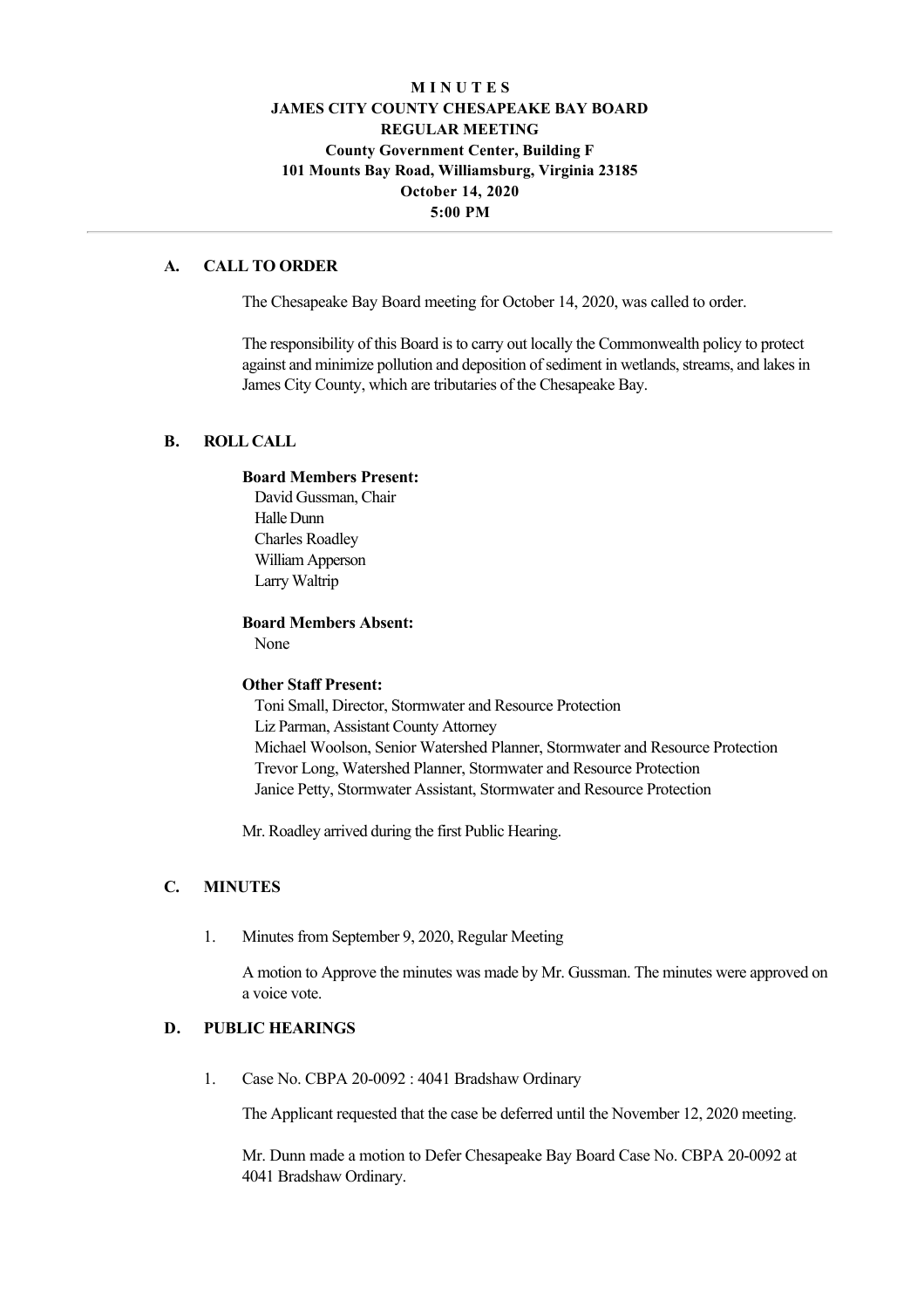A motion to Defer was made by Mr. Dunn, the motion result was: AYES: 4 NAYS: 0 ABSTAIN: 0 ABSENT: 1 AYES: Gussman, Dunn, Apperson, Waltrip NAYS: None ABSENT: Roadley

2. Case No. CBPA  $20-0091 : 8810$  Pocahontas Trail

Mr. Trevor Long, Watershed Planner, presented the exception request submitted by Ms. Maria Gauvin on behalf of Heritage Community, LLC, for encroachments into the Resource Protection Area (RPA) buffer for the installation of a mobile home located at 8810-35B Pocahontas Trail, within the Skiffes Creek watershed. The property is further identified as James City County Tax Map Parcel No. 5920100003. The presentation described the current and proposed site conditions. If the Board approved the request, staff asked that the suggested conditions be incorporated into the approval.

The Board deliberated on the pros and cons of this application.

Mr. Roadley inquired if a single-family home had burned down, would the owner need to come before the Board to rebuild in the same footprint.

Mr. Long replied no, as long as the rebuilding occurred on the existing foundation.

Mr. Gussman opened the Public Hearing.

Mr. Gussman closed the Public Hearing, as no one wished to speak.

Mr. Roadley stated that we treat a mobile home differently because it does not have a foundation. He suggested that the \$1,000 mitigation requirement be waived.

Mr. Gussman made a motion to Adopt the resolution for Chesapeake Bay Board Case No. CBPA 20-0091 at 8810-35B Pocahontas Road, with the condition to waive the \$1,000 mitigation. Plantings may be done, but are not required.

A motion to Approve with Conditions was made by Mr. Gussman, the motion result was: AYES: 5 NAYS: 0 ABSTAIN: 0 ABSENT: 0 AYES: Gussman, Dunn, Roadley, Apperson, Waltrip NAYS: None ABSENT: None

3. Case No. CBPA 20-0088 : 2509 Goodrich Durfey

Mr. Trevor Long, Watershed Planner, presented the exception request submitted by Mr. John Blankenship, for encroachments into the RPA buffer for the construction of a patio and a fire pit located at 2509 Goodrich Durfey, within the College Creek watershed. The property is further identified as James City County Tax Map Parcel No. 4840200068. The presentation described the current and proposed site conditions. If the Board approved the request, staff asked that the suggested conditions be incorporated into the approval.

The Board deliberated on the pros and cons of this application.

Mr. Gussman opened the Public Hearing.

**A.** Mr. John Blankenship, 2509 Goodrich Durfey, outlined the project to the Board.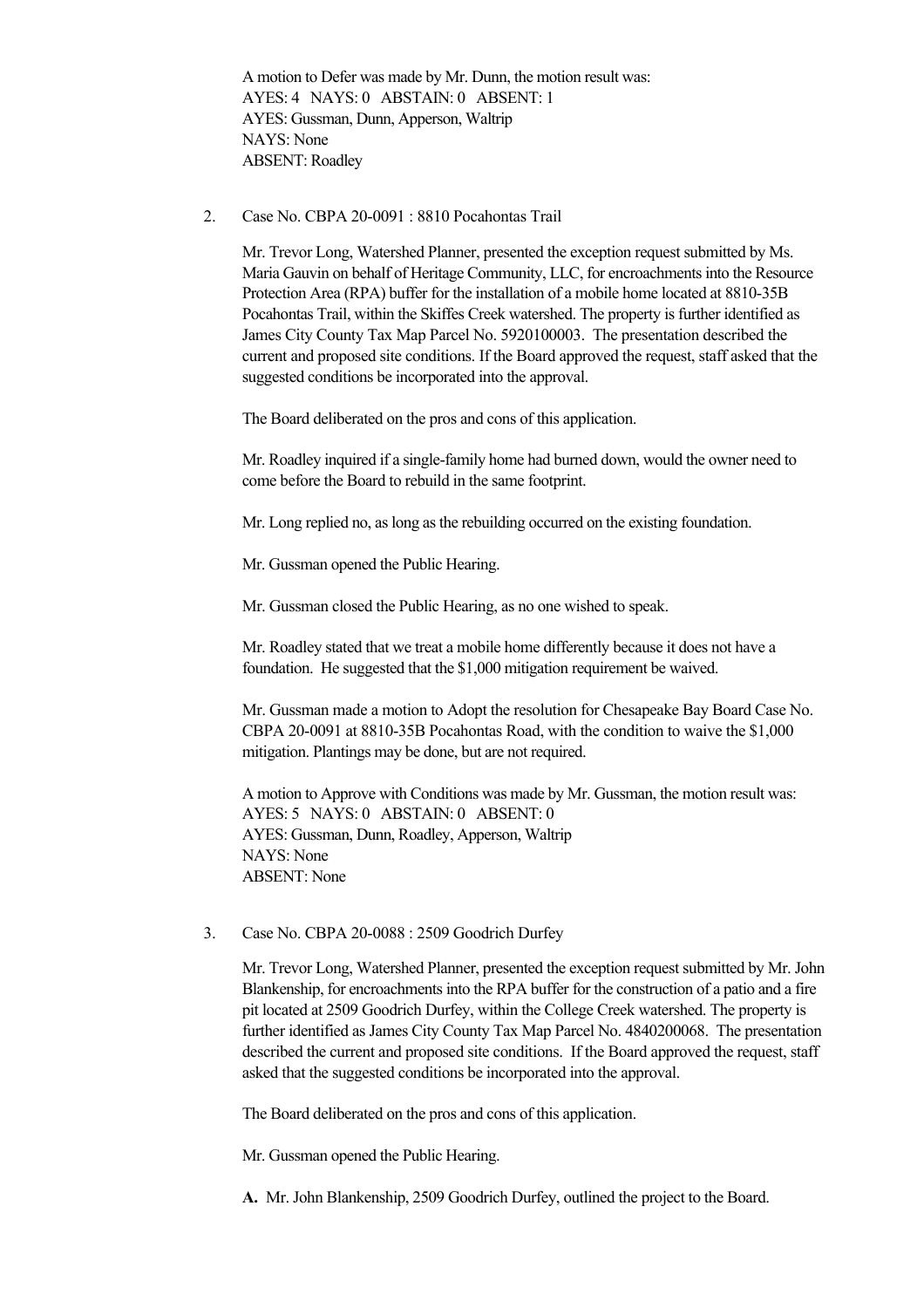Mr. Gussman closed the Public Hearing, as no one else wished to speak.

Mr. Roadley made a motion to Adopt the resolution for Chesapeake Bay Board Case No. CBPA 20-0088 at 2509 Goodrich Durfey.

A motion to Approve with Conditions was made by Mr. Roadley, the motion result was: AYES: 5 NAYS: 0 ABSTAIN: 0 ABSENT: 0 AYES: Gussman, Dunn, Roadley, Apperson, Waltrip NAYS: None ABSENT: None

4. Case No. CBPA 20-0094 : 2425 Manion Drive

Mr. Michael Woolson, Senior Watershed Planner, presented the exception request submitted by Mr. Allen Parker, Allen Parker Builder, Inc., on behalf of Mr. Dennis and Mrs. Jennifer Organ, for encroachments into the RPA buffer for the construction of a dock house and patio located at 2425 Manion Drive, within the James River watershed. The property is further identified as James City County Tax Map Parcel No. 4630100002. The presentation described the current and proposed site conditions. If the Board approved the request, staff asked that the suggested conditions be incorporated into the approval.

The Board deliberated on the pros and cons of this application.

Mr. Gussman opened the Public Hearing.

**A.**  Mr. Allen Parker, Allen Parker Builder, Inc., outlined the project to the Board.

Mr. Roadley inquired about the mitigation, plantings, and means to control stormwater runoff.

**A.** Mr. Parker explained the planning concerning the location of the dock house. He committed to an infiltration trench in addition to the plantings.

Mr. Roadley stated that he appreciated the offer of the infiltration trench and a planted bed that could be attractive to the eye.

Mr. Gussman stated that he also appreciated the thought and planning put into designing this plan, pulling the house out of the RPA, resulting in really minimizing the disturbance into the RPA.

Mr. Gussman inquired about the infiltration trench being added to the exception.

Mr. Woolson replied that the minutes would reflect the infiltration trench and a surety will be required and in place to make sure that it is installed.

Mr. Waltrip inquired about the trench and phasing of the project.

**A**. Mr. Parker replied that he would only be working on the topside of the project.

Mr. Gussman closed the Public Hearing, as no one else wished to speak.

Mr. Waltrip made a motion to Adopt the resolution for Chesapeake Bay Board Case No. CBPA 20-0094 at 2425 Manion Drive.

A motion to Approve with Conditions was made by Mr. Waltrip, the motion result was: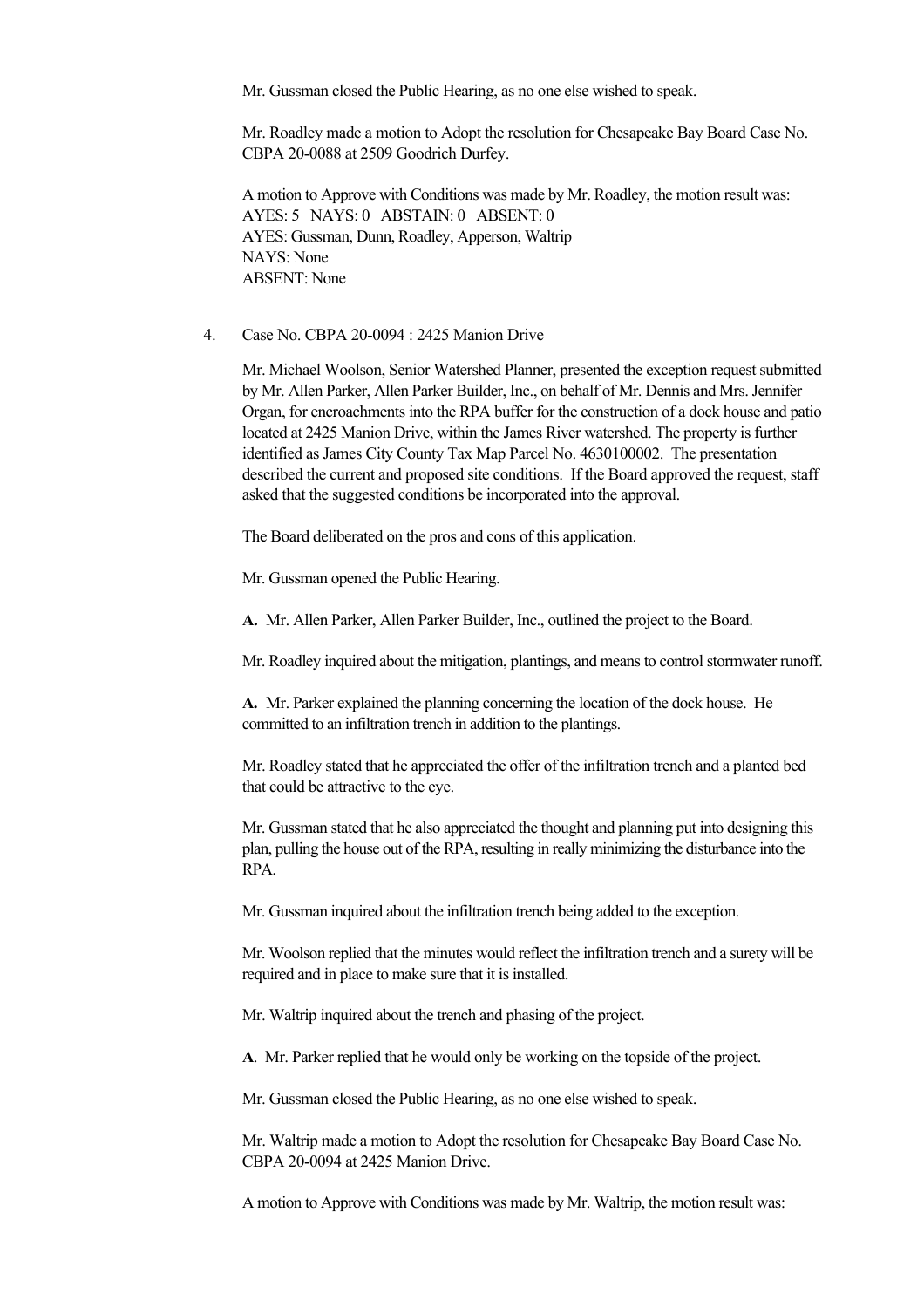AYES: 5 NAYS: 0 ABSTAIN: 0 ABSENT: 0 AYES: Gussman, Dunn, Roadley, Apperson, Waltrip NAYS: None ABSENT: None

5. Case No. CBPA 20-0096 : 289 Mill Stream Way

Mr. Trevor Long, Watershed Planner, presented the exception request submitted by Mr. Aaron Williams, Williams Landscaping & Design, Inc. on behalf of Mr. Kevin and Mrs. Tami Potter for encroachments into the RPA buffer for the construction of a patio, three retaining walls with steps and landings and paver patio located at 289 Mill Stream Way, within the Mill Creek watershed. The property is further identified as James City County Tax Map Parcel No. 4711800040. The presentation described the current and proposed site conditions. If the Board approved the request, staff asked that the suggested conditions be incorporated into the approval.

The Board deliberated on the pros and cons of this application.

Mr. Gussman opened the Public Hearing.

**A.** Mr. Aaron Williams, Williams Landscaping & Design, Inc., outlined the project to the Board.

Mr. Gussman inquired about the location of the retaining wall being 15 feet from the wetlands.

**A.** Mr. Williams replied that the retaining wall was approximately 10 feet away from the wetlands and explained the construction methods and materials of the walls.

Mr. Gussman stated that they were adding over 1,000 square feet of impervious surface.

**A.** Mr. Williams replied that he could resubmit with permeable pavers or even gravel in that area.

Mr. Waltrip inquired about the erosion.

**A.** Mr. Williams replied that the erosion would be dealt with during the construction.

**B.** Mr. Kevin Potter, owner, agreed about the erosion and explained about the condition of the backyard.

Mr. Roadley pointed out several situations in the past with Ordinance changes and slopes in backyards with retaining walls serving a purpose to minimize ongoing erosion.

Mr. Gussman outlined his criteria about trying to protect water quality. He suggested the applicant request a deferral and resubmit a modified proposal.

**B.** Mr. Potter asked if the small retaining wall under the new construction could be approved tonight as it is holding up the construction.

Mr. Woolson replied the wall could be approved tonight with the remainder of the project deferred, with the understanding that the remainder of the project be acted upon by the Board at the next meeting.

Ms. Liz Parman recommends that the Board adopt a motion to defer the entire application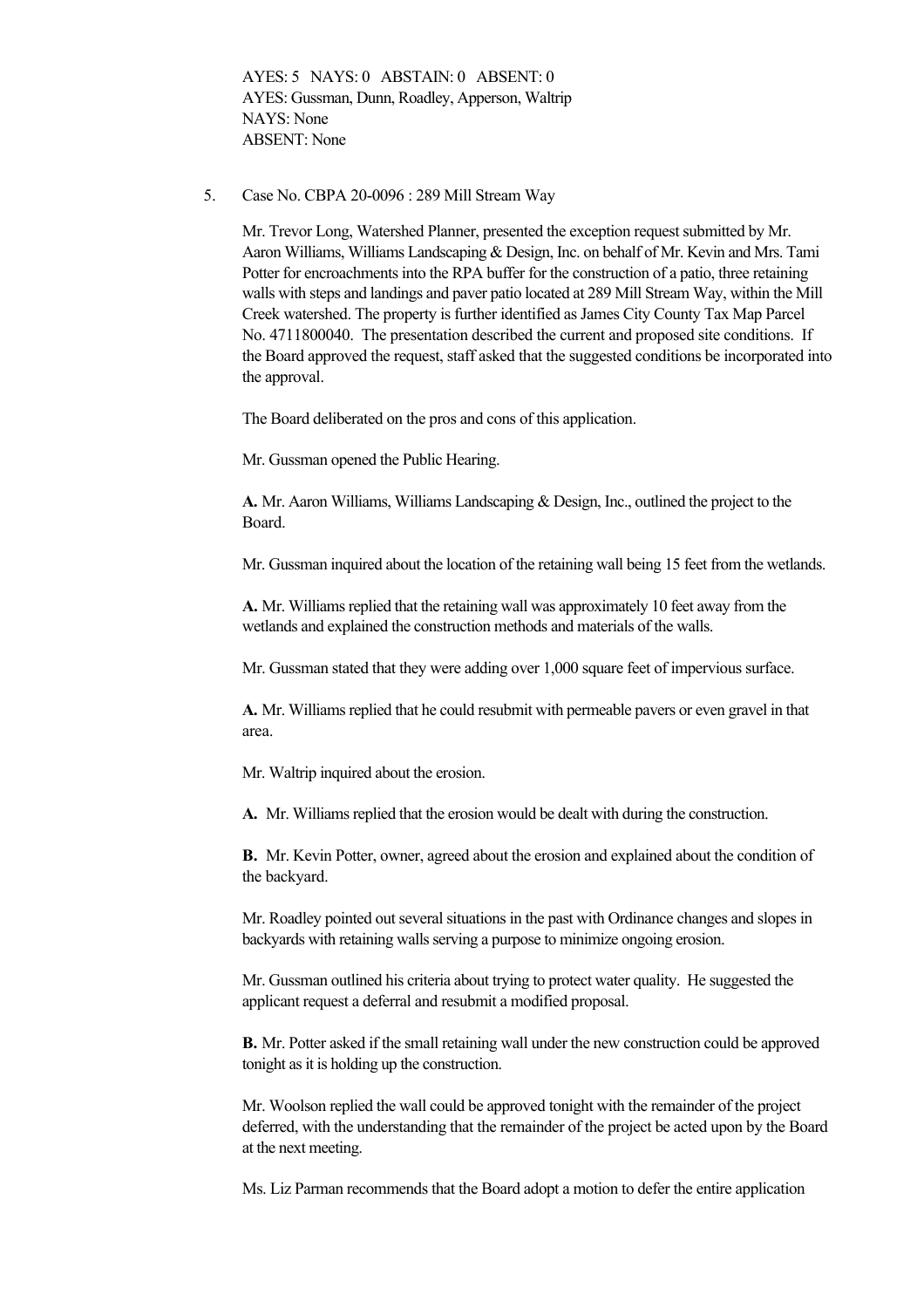instead of approving part of it.

**B.** Mr. Potter requested a deferral until next month.

Mr. Gussman left the Public Hearing open.

Mr. Woolson replied that he could take up to two Board members to the site at one time.

Mr. Dunn made a motion to Defer Chesapeake Bay Board Case No. CBPA 20-0096 at 289 Mill Stream Way.

A motion to Defer was made by Mr. Dunn, the motion result was: AYES: 5 NAYS: 0 ABSTAIN: 0 ABSENT: 0 AYES: Gussman, Dunn, Roadley, Apperson, Waltrip NAYS: None ABSENT: None

6. Case No. CBPA 20-0097 : 111 Cove Road

Mr. Michael Woolson, Senior Watershed Planner, presented the exception request submitted by Mr. Chase Grogg, Landtech Resources, Inc., on behalf of Mr. Joseph and Mrs. Katherine Dvorak, for encroachments into the RPA buffer for the construction of a carport at 111 Cove Road, within the College Creek watershed. The property is further identified as James City County Tax Map Parcel No. 4910240009. The presentation described the current and proposed site conditions. If the Board approved the request, staff asked that the suggested conditions be incorporated into the approval.

Mr. Gussman opened the Public Hearing.

**A.**  Mr. Joe Dvorak, owner, was available to answer questions from the Board.

Mr. Roadley inquired about the carport as there is a garage in place.

**A.**  Mr. Dvorak replied that it was the most efficient time to build a carport while the house is under construction.

Mr. Gussman closed the Public Hearing, as no one else wished to speak.

Mr. Apperson made a motion to Adopt the resolution for Chesapeake Bay Board Case No. CBPA 20-0097 at 111 Cove Road.

A motion to Approve with Conditions was made by Mr. Apperson, the motion result was: AYES: 5 NAYS: 0 ABSTAIN: 0 ABSENT: 0 AYES: Gussman, Dunn, Roadley, Apperson, Waltrip NAYS: None ABSENT: None

7. Case No. CBPA 20-0090 : 20 Marclay Road

Mr. Waltrip recused himself from the Public Hearing and left the building.

Mr. Michael Woolson, Senior Watershed Planner, presented the exception request submitted by Mr. Daniel Winall, Waters Edge Construction on behalf of Mr. Larry Waltrip, Short Neck, LLC, for encroachments into the RPA buffer for the construction of a retaining wall and two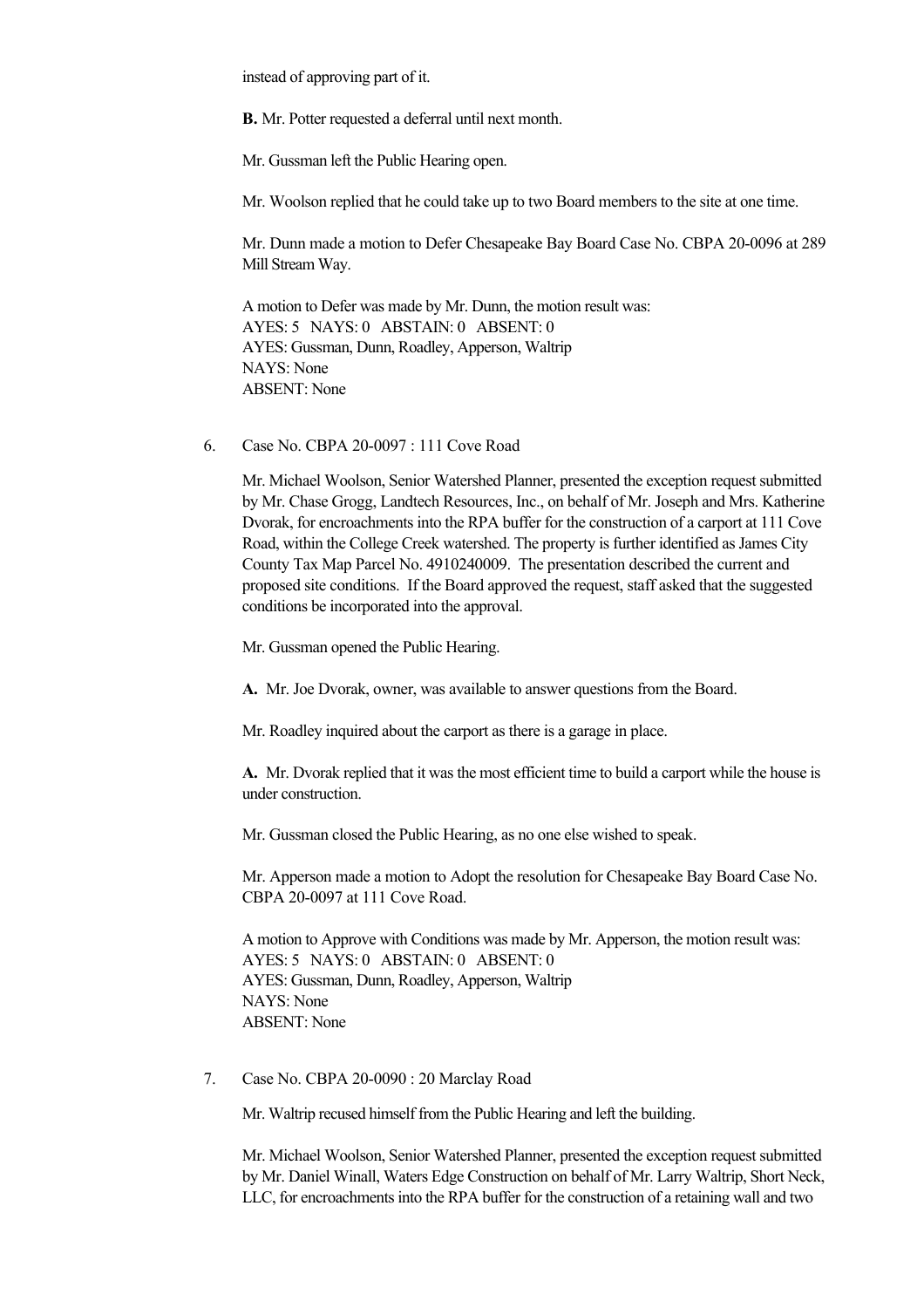revetments to protect and stabilize the shoreline at 20 Marclay Road, within the College Creek watershed. The property is further identified as James City County Tax Map Parcel No. 4820100012. The presentation described the current and proposed site conditions. This Chesapeake Bay exception is associated with Wetlands Permit WJPA-20-0023 for a wharf and retaining wall. If the Board approved the request, staff asked that the attached condition be incorporated into the approval.

The Board deliberated on the pros and cons of this application.

Mr. Roadley inquired about the purpose of the southern revetment and erosion in this area along with northern revetment.

Mr. Woolson replied that the bank was vertical and slightly undercut and discussed vegetation and the confirmed wetland line.

Mr. Gussman discussed the wetlands portion of the project which was heard at the October 14, 2020, Wetlands Board meeting and the Chesapeake Bay exception.

Mr. Gussman opened the Public Hearing.

**A.** Dr. John Milliman, 124 Northpoint Drive, explained abut how the circulation of the creek would change, erosion would increase, and noted that wetlands would be excavated.

Mr. Gussman reiterated that questions regarding the wetlands aspect of this project should be addressed to the Virginia Marine Resource Commission (VMRC) as they are the regulatory agency that addresses those issues.

**B.** Mr. William J. Schneider, 135 Kingspoint Drive, explained his objections to the installation of the retaining wall and revetments.

**C.** Ms. Mary Louis Chapman, 104 Crestwood Drive, explained her concern over the potential ruination of the creek with the huge marina.

**D.** Ms. Carolyn Imoehl, 221 Southpoint Drive, explained her concern for the detrimental effects on College Creek.

**E.** Mr. Daniel Schmidt, 218 Southpoint Drive, explained why he would hate to see the vegetation lost along College Creek.

Mr. Woolson stated there were four call-in comments to be played for the record.

Ms. Liz Parman explained that James City County was now accepting callin comments because of the current pandemic.

**F.** Mr. Scott Lerberg, 212 Southpoint Drive, expressed his opposition to this project.

**G.** Mr. Eric McDonald, 127 Kingspoint Drive, expressed his opposition to the marina expansion.

**H.** Ms. Tracy Sohoni, 106 Cove Road, requested that the Board reject this application in the RPA.

**I.** Ms. Elizabeth McCoy, 105 Wakerobin Road, voiced her opposition to this project. The Board should reject the proposal and instead a issue restoration order per Virginia law.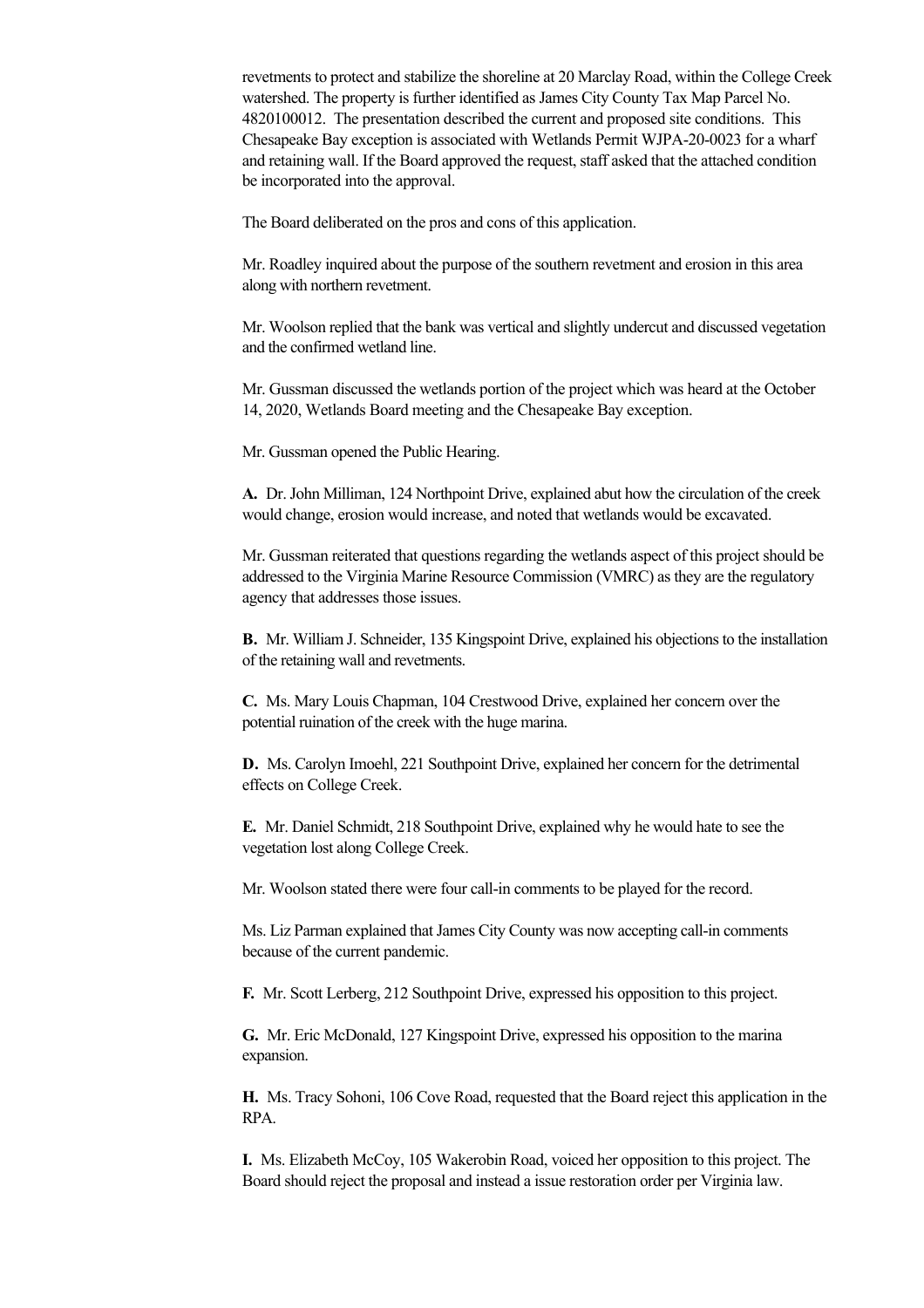Mr. Gussman closed the Public Hearing, as no one else wished to speak.

Mr. Roadley stated that comments had suggested potential illegal activity along the shoreline.

Mr. Woolson replied that he was informed that some work had been done on the shoreline approximately 10 to 15 years ago as Mr. Schneider stated, but he could not find any Wetlands permit in the County records for the work. It was an overlay of the concrete that had been previously placed. County historical photographs do show a revetment in that area since the 1970s.

Mr. Gussman stated that there were a lot of valid comments tonight. He noted that some of the comments are coming to the wrong Board. Comments regarding the wetlands aspect of the project need to be directed to the VMRC. He explained that the Board has a narrow focus that includes the riprap revetments and a small section of wooden bulkhead that is being placed in the uplands.

Mr. Woolson stated that no hearing has been set by the VMRC for this case.

Mr. Roadley discussed the term "marina". His understanding is that this is a private pier for Mr. Waltrip's private use.

Mr. Woolson replied that this is a private facility. Mr. Waltrip provided boat registrations and a list of family members who would be permitted to use the dock to the VMRC.

Mr. Roadley inquired if the VMRC had ruled if the wetlands application was a private or commercial pier.

Mr. Woolson replied that this is private pier and not a commercial enterprise according to Mr. Jeff Madden of VMRC.

Mr. Roadley stated that if it is deemed a commercial project, then the Board does have jurisdiction.

Mr. Woolson affirmatively replied.

Mr. Gussman reopened the Public Hearing.

**D.** Ms. Imoehl explained that the Waltrip family has allowed an honor pay system, allowing people to come over and use the boat ramp.

**J.** Mr. David Stanhope, 111 Archer's Hope Drive, explained that if the rock is placed above mean high water that the rock would provide no protection or stabilization of the shoreline. There is no erosion there above the waterline.

Mr. Gussman closed the Public Hearing, as no one else wished to speak.

Mr. Dunn stated he had a problem with the southern revetment, being undercut at the bank and putting stone above it.

Mr. Roadley shared his concern the southern portion. He said there might need to be more clearing to help stabilize, which would end up with more vegetation being removed.

Mr. Woolson explained the construction of the revetments, and noted that as Mr. Stanhope pointed out, the current structure could get undermined.